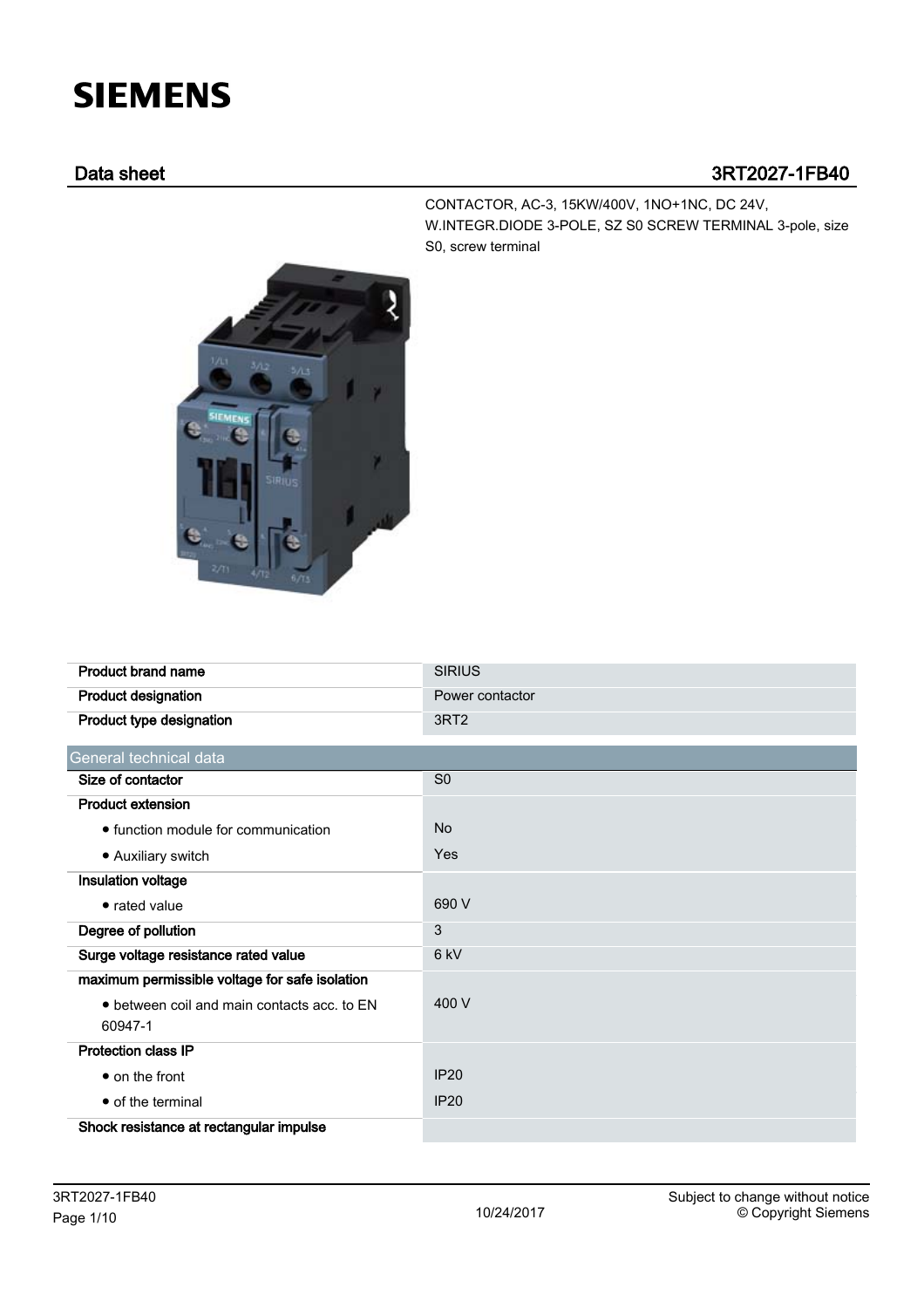| $\bullet$ at DC                                                     | 10g / 5 ms, 7,5g / 10 ms |
|---------------------------------------------------------------------|--------------------------|
| Shock resistance with sine pulse                                    |                          |
| $\bullet$ at DC                                                     | 15g / 5 ms, 10g / 10 ms  |
| Mechanical service life (switching cycles)                          |                          |
| • of contactor typical                                              | 10 000 000               |
| • of the contactor with added electronics-                          | 5 000 000                |
| compatible auxiliary switch block typical                           |                          |
| • of the contactor with added auxiliary switch                      | 10 000 000               |
| block typical                                                       |                          |
| <b>Ambient conditions</b>                                           |                          |
| Installation altitude at height above sea level                     |                          |
| $\bullet$ maximum                                                   | 2 000 m                  |
| Ambient temperature                                                 |                          |
| · during operation                                                  | $-25+60$ °C              |
| · during storage                                                    | $-55$ +80 °C             |
| Main circuit                                                        |                          |
| Number of poles for main current circuit                            | 3                        |
| Number of NO contacts for main contacts                             | 3                        |
| <b>Operating voltage</b>                                            |                          |
| • at AC-3 rated value maximum                                       | 690 V                    |
| <b>Operating current</b>                                            |                          |
| • at AC-1 at 400 V                                                  |                          |
| - at ambient temperature 40 °C rated value                          | 50 A                     |
| $\bullet$ at AC-1                                                   |                          |
| - up to 690 V at ambient temperature 40 $^{\circ}$ C<br>rated value | 50 A                     |
| — up to 690 V at ambient temperature 60 $^{\circ}$ C<br>rated value | 42 A                     |
| • at AC-2 at 400 V rated value                                      | 32 A                     |
| $\bullet$ at AC-3                                                   |                          |
| - at 400 V rated value                                              | 32 A                     |
| — at 500 V rated value                                              | 32 A                     |
| - at 690 V rated value                                              | 21 A                     |
| Connectable conductor cross-section in main circuit                 |                          |
| at AC-1                                                             |                          |
| • at 60 °C minimum permissible                                      | $10 \text{ mm}^2$        |
| • at 40 °C minimum permissible                                      | $10 \text{ mm}^2$        |
| Operating current for approx. 200000 operating                      |                          |
| cycles at AC-4                                                      | 12A                      |
| • at 400 V rated value                                              |                          |
| • at 690 V rated value                                              | 12 A                     |
| <b>Operating current</b>                                            |                          |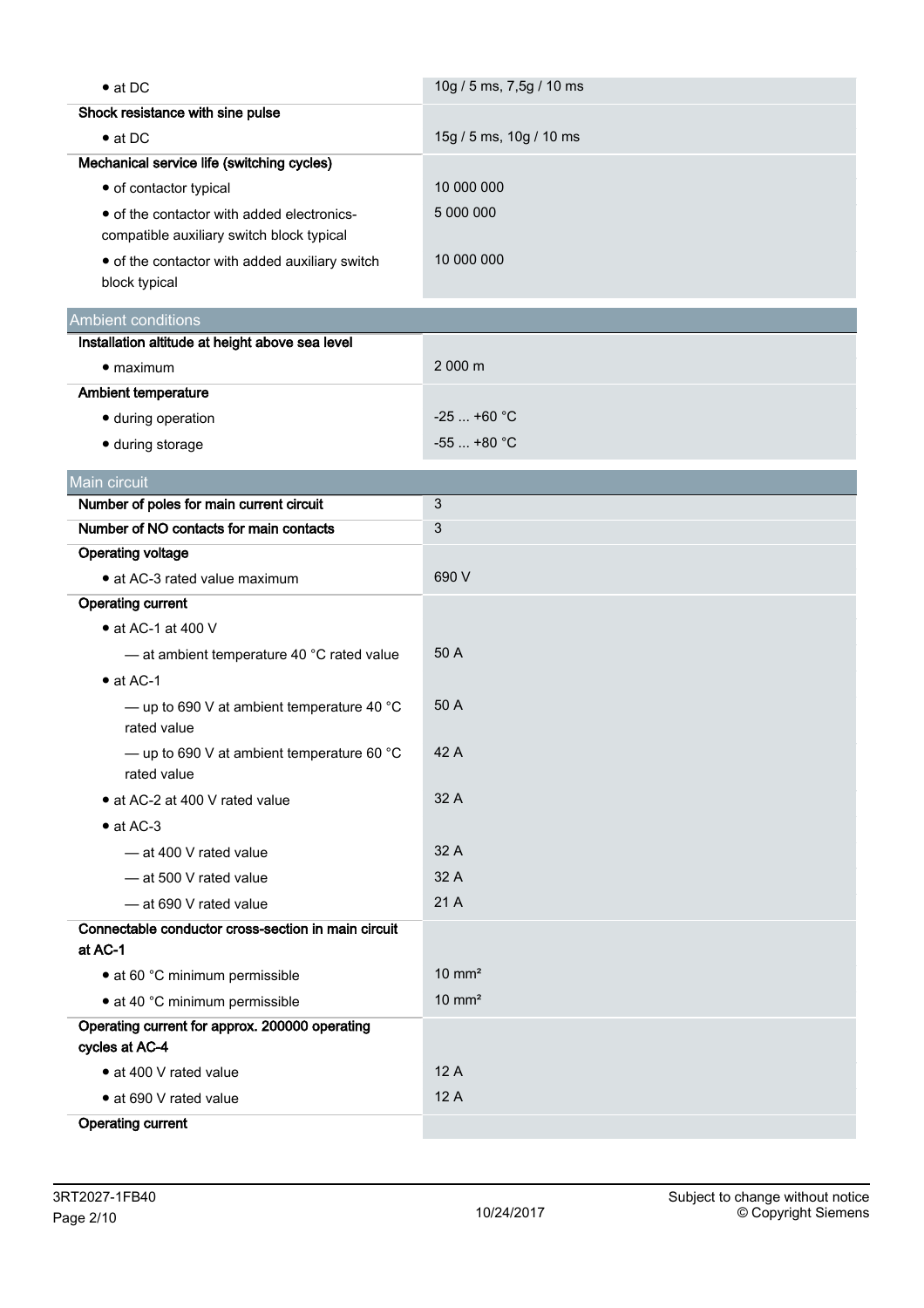| • at 1 current path at DC-1                      |              |
|--------------------------------------------------|--------------|
| - at 24 V rated value                            | 35 A         |
| - at 110 V rated value                           | 4.5A         |
| - at 220 V rated value                           | 1 A          |
| - at 440 V rated value                           | 0.4A         |
| - at 600 V rated value                           | 0.25A        |
| • with 2 current paths in series at DC-1         |              |
| - at 24 V rated value                            | 35 A         |
| - at 110 V rated value                           | 35 A         |
| - at 220 V rated value                           | 5A           |
| - at 440 V rated value                           | 1A           |
| - at 600 V rated value                           | 0.8A         |
| • with 3 current paths in series at DC-1         |              |
| - at 24 V rated value                            | 35 A         |
| - at 110 V rated value                           | 35 A         |
| - at 220 V rated value                           | 35 A         |
| - at 440 V rated value                           | 2.9A         |
| - at 600 V rated value                           | 1.4A         |
| <b>Operating current</b>                         |              |
| • at 1 current path at DC-3 at DC-5              |              |
| - at 24 V rated value                            | 20 A         |
| - at 110 V rated value                           | 2.5A         |
| - at 220 V rated value                           | 1 A          |
| - at 440 V rated value                           | 0.09A        |
| - at 600 V rated value                           | 0.06A        |
| • with 2 current paths in series at DC-3 at DC-5 |              |
| - at 24 V rated value                            | 35 A         |
| - at 110 V rated value                           | 15 A         |
| - at 220 V rated value                           | 3A           |
| - at 440 V rated value                           | 0.27A        |
| -at 600 V rated value                            | 0.16A        |
| • with 3 current paths in series at DC-3 at DC-5 |              |
| - at 24 V rated value                            | 35 A         |
| - at 110 V rated value                           | 35 A         |
| - at 220 V rated value                           | 10 A         |
| - at 440 V rated value                           | 0.6A         |
| -at 600 V rated value                            | 0.6A         |
| <b>Operating power</b>                           |              |
| $\bullet$ at AC-1                                |              |
| - at 230 V rated value                           | <b>16 kW</b> |
| - at 230 V at 60 °C rated value                  | 15.5 kW      |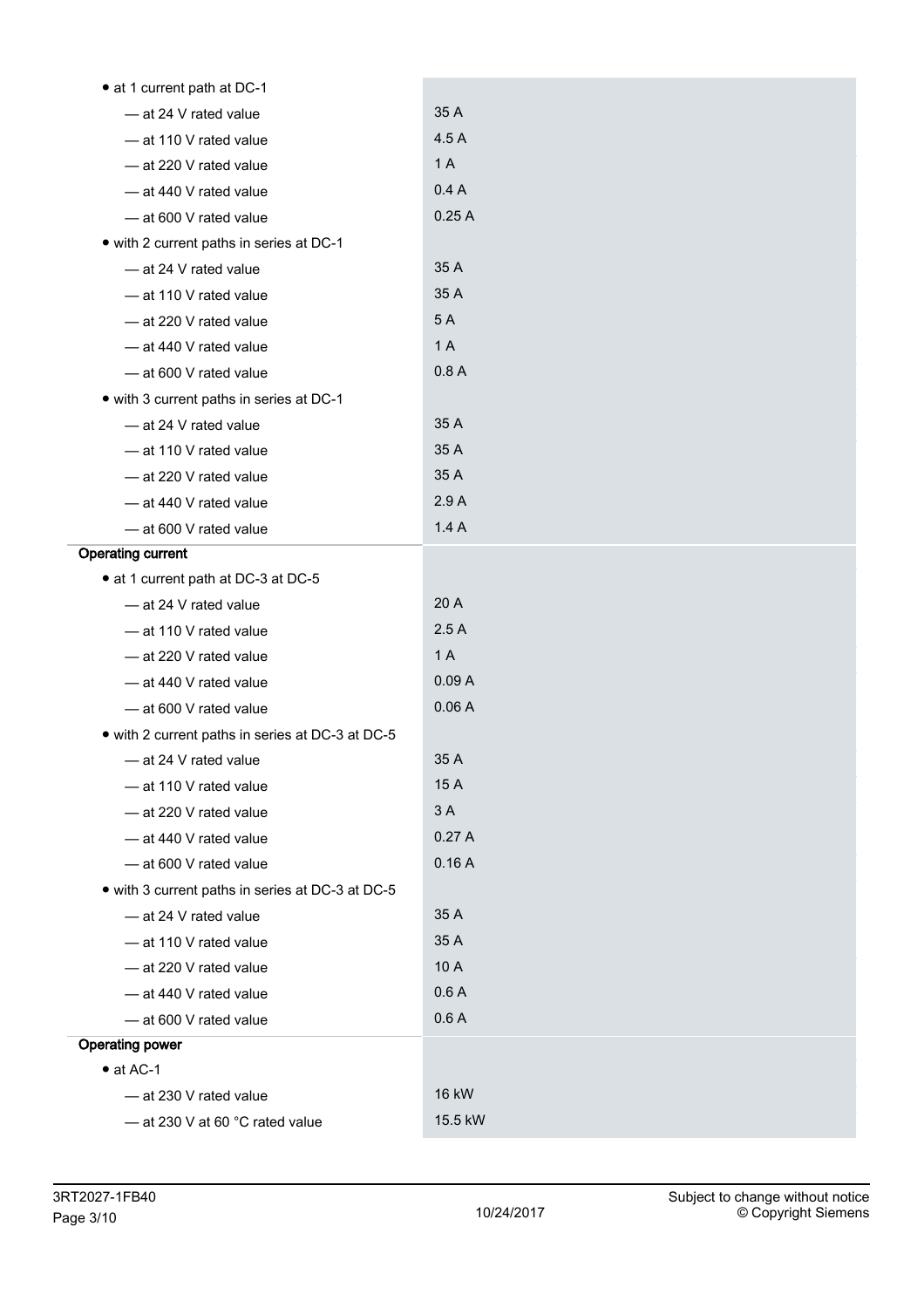| - at 400 V rated value                              | 28 kW                 |
|-----------------------------------------------------|-----------------------|
| $-$ at 400 V at 60 °C rated value                   | 27.5 kW               |
| - at 690 V rated value                              | 48 kW                 |
| $-$ at 690 V at 60 °C rated value                   | 47.5 kW               |
| • at AC-2 at 400 V rated value                      | 15 kW                 |
| $\bullet$ at AC-3                                   |                       |
| - at 230 V rated value                              | 7.5 kW                |
| - at 400 V rated value                              | 15 kW                 |
| - at 500 V rated value                              | 15 kW                 |
| -at 690 V rated value                               | 18.5 kW               |
| Operating power for approx. 200000 operating cycles |                       |
| at AC-4                                             |                       |
| • at 400 V rated value                              | 6 kW                  |
| • at 690 V rated value                              | 10.3 kW               |
| Thermal short-time current limited to 10 s          | 260 A                 |
| Power loss [W] at AC-3 at 400 V for rated value of  | 2.7 W                 |
| the operating current per conductor                 |                       |
| No-load switching frequency                         |                       |
| $\bullet$ at DC                                     | 1 500 1/h             |
| <b>Operating frequency</b>                          |                       |
| $\bullet$ at AC-1 maximum                           | 1 000 1/h             |
| • at AC-2 maximum                                   | 750 1/h               |
| • at AC-3 maximum                                   | 750 1/h               |
| • at AC-4 maximum                                   | 250 1/h               |
| Control circuit/ Control                            |                       |
| Type of voltage of the control supply voltage       | DC                    |
| Control supply voltage at DC                        |                       |
| • rated value                                       | 24 V                  |
| Operating range factor control supply voltage rated |                       |
| value of magnet coil at DC                          |                       |
| • initial value                                     | 0.8                   |
| • Full-scale value                                  | 1.1                   |
| Design of the surge suppressor                      | with diode assemblies |
| Closing power of magnet coil at DC                  | 5.9 W                 |
| Holding power of magnet coil at DC                  | 5.9 W                 |
| Closing delay                                       |                       |

| <b>Closing delay</b>                              |                  |
|---------------------------------------------------|------------------|
| $\bullet$ at DC                                   | 50  170 ms       |
| <b>Opening delay</b>                              |                  |
| $\bullet$ at DC                                   | $1517.5$ ms      |
| Arcing time                                       | $1010$ ms        |
| Control version of the switch operating mechanism | Standard A1 - A2 |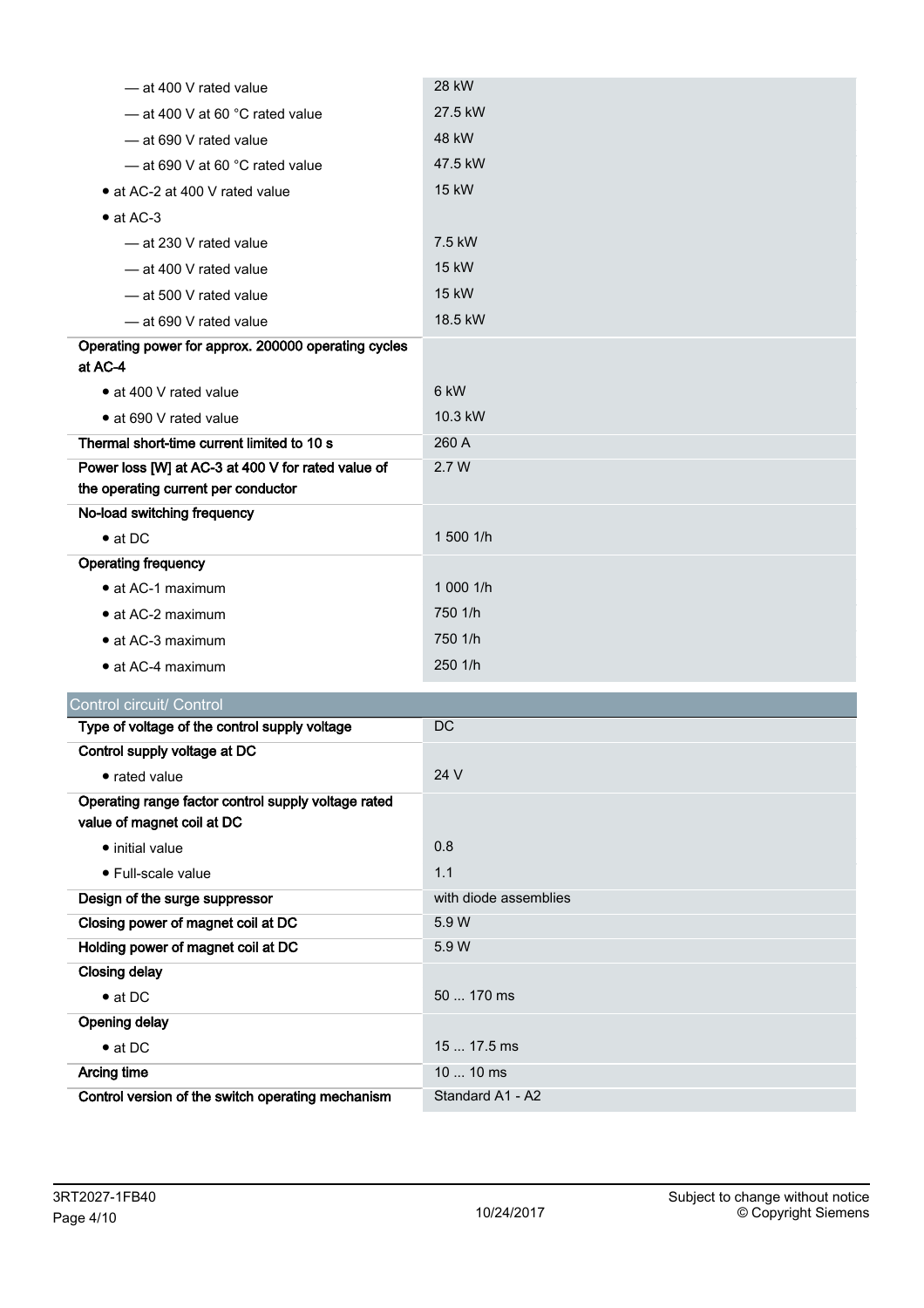| Residual current of the electronics for control with<br>signal <0> |                                                 |
|--------------------------------------------------------------------|-------------------------------------------------|
| • at AC at 230 V maximum permissible                               | 7 mA                                            |
| • at DC at 24 V maximum permissible                                | 16 mA                                           |
|                                                                    |                                                 |
| <b>Auxiliary circuit</b>                                           |                                                 |
| Number of NC contacts                                              |                                                 |
| • for auxiliary contacts                                           |                                                 |
| - instantaneous contact                                            | $\mathbf{1}$                                    |
| Number of NO contacts                                              |                                                 |
| • for auxiliary contacts                                           |                                                 |
| - instantaneous contact                                            | $\mathbf{1}$                                    |
| Operating current at AC-12 maximum                                 | 10 A                                            |
| <b>Operating current at AC-15</b>                                  |                                                 |
| • at 230 V rated value                                             | 10A                                             |
| • at 400 V rated value                                             | 3A                                              |
| • at 500 V rated value                                             | 2A                                              |
| · at 690 V rated value                                             | 1A                                              |
| <b>Operating current at DC-12</b>                                  |                                                 |
| • at 24 V rated value                                              | 10 A                                            |
| • at 48 V rated value                                              | 6 A                                             |
| • at 60 V rated value                                              | 6 A                                             |
| • at 110 V rated value                                             | 3A                                              |
| • at 125 V rated value                                             | 2A                                              |
| • at 220 V rated value                                             | 1A                                              |
| • at 600 V rated value                                             | 0.15A                                           |
| Operating current at DC-13                                         |                                                 |
| • at 24 V rated value                                              | 10 A                                            |
| · at 48 V rated value                                              | 2A                                              |
| · at 60 V rated value                                              | 2A                                              |
| • at 110 V rated value                                             | 1A                                              |
| • at 125 V rated value                                             | 0.9A                                            |
| • at 220 V rated value                                             | 0.3A                                            |
| • at 600 V rated value                                             | 0.1A                                            |
| Contact reliability of auxiliary contacts                          | 1 faulty switching per 100 million (17 V, 1 mA) |
| UL/CSA ratings                                                     |                                                 |
| Full-load current (FLA) for three-phase AC motor                   |                                                 |
| · at 480 V rated value                                             | 27 A                                            |
| • at 600 V rated value                                             | 27 A                                            |
| Yielded mechanical performance [hp]                                |                                                 |
| • for single-phase AC motor                                        |                                                 |
| - at 110/120 V rated value                                         | 2 hp                                            |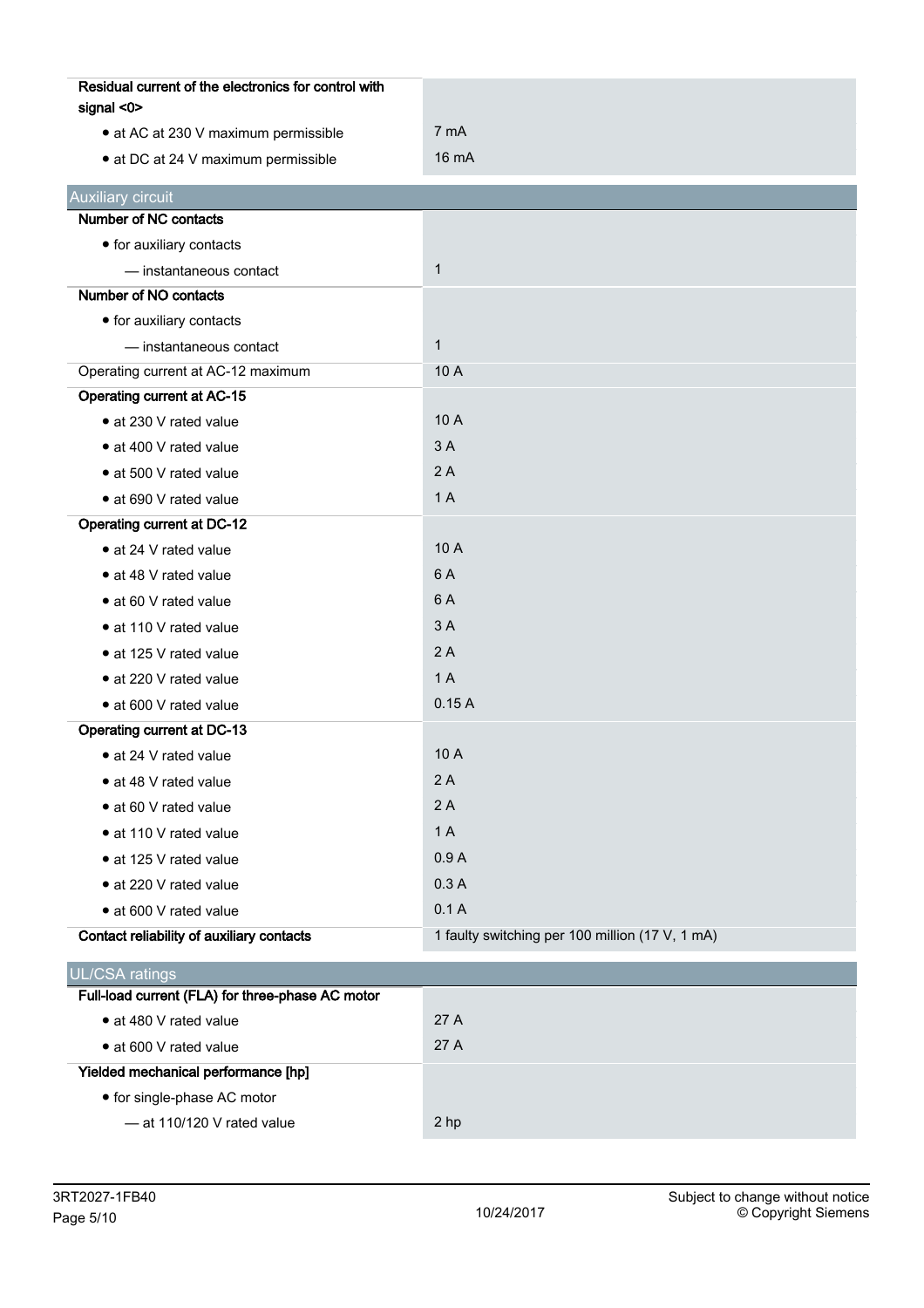| -at 230 V rated value                                  | 5 hp                                                                                      |
|--------------------------------------------------------|-------------------------------------------------------------------------------------------|
| • for three-phase AC motor                             |                                                                                           |
| -at 200/208 V rated value                              | 10 hp                                                                                     |
| — at 220/230 V rated value                             | 10 hp                                                                                     |
| — at 460/480 V rated value                             | 20 hp                                                                                     |
| -at 575/600 V rated value                              | 25 hp                                                                                     |
| Contact rating of auxiliary contacts according to UL   | A600 / Q600                                                                               |
| Short-circuit protection                               |                                                                                           |
| Design of the fuse link                                |                                                                                           |
| • for short-circuit protection of the main circuit     |                                                                                           |
| - with type of coordination 1 required                 | gG NH 3NA, DIAZED 5SB, NEOZED 5SE: 125 A                                                  |
| - with type of assignment 2 required                   | gG NH 3NA, DIAZED 5SB, NEOZED 5SE: 50 A                                                   |
| • for short-circuit protection of the auxiliary switch | fuse gG: 10 A                                                                             |
| required                                               |                                                                                           |
| Installation/ mounting/ dimensions                     |                                                                                           |
| <b>Mounting position</b>                               | +/-180° rotation possible on vertical mounting surface; can be                            |
|                                                        | tilted forward and backward by +/- 22.5° on vertical mounting                             |
|                                                        | surface                                                                                   |
| <b>Mounting type</b>                                   | screw and snap-on mounting onto 35 mm standard mounting rail<br>according to DIN EN 60715 |
| • Side-by-side mounting                                | Yes                                                                                       |
| Height                                                 | 85 mm                                                                                     |
| Width                                                  | 45 mm                                                                                     |
| Depth                                                  | 107 mm                                                                                    |
| Required spacing                                       |                                                                                           |
| • for grounded parts                                   |                                                                                           |
| - at the side                                          | 6 mm                                                                                      |
| • for live parts                                       |                                                                                           |
| — at the side                                          | 6 mm                                                                                      |
| <b>Connections/Terminals</b>                           |                                                                                           |
| Type of electrical connection                          |                                                                                           |
| • for main current circuit                             | screw-type terminals                                                                      |
| • for auxiliary and control current circuit            | screw-type terminals                                                                      |
| Type of connectable conductor cross-sections           |                                                                                           |
| • for main contacts                                    |                                                                                           |
| — solid                                                | $2x$ (1  2.5 mm <sup>2</sup> ), $2x$ (2.5  10 mm <sup>2</sup> )                           |
| - single or multi-stranded                             | 2x (1  2,5 mm <sup>2</sup> ), 2x (2,5  10 mm <sup>2</sup> )                               |
| - finely stranded with core end processing             | 2x (1  2.5 mm <sup>2</sup> ), 2x (2.5  6 mm <sup>2</sup> ), 1x 10 mm <sup>2</sup>         |
| • at AWG conductors for main contacts                  | 2x(1612), 2x(148)                                                                         |
| Type of connectable conductor cross-sections           |                                                                                           |
| • for auxiliary contacts                               |                                                                                           |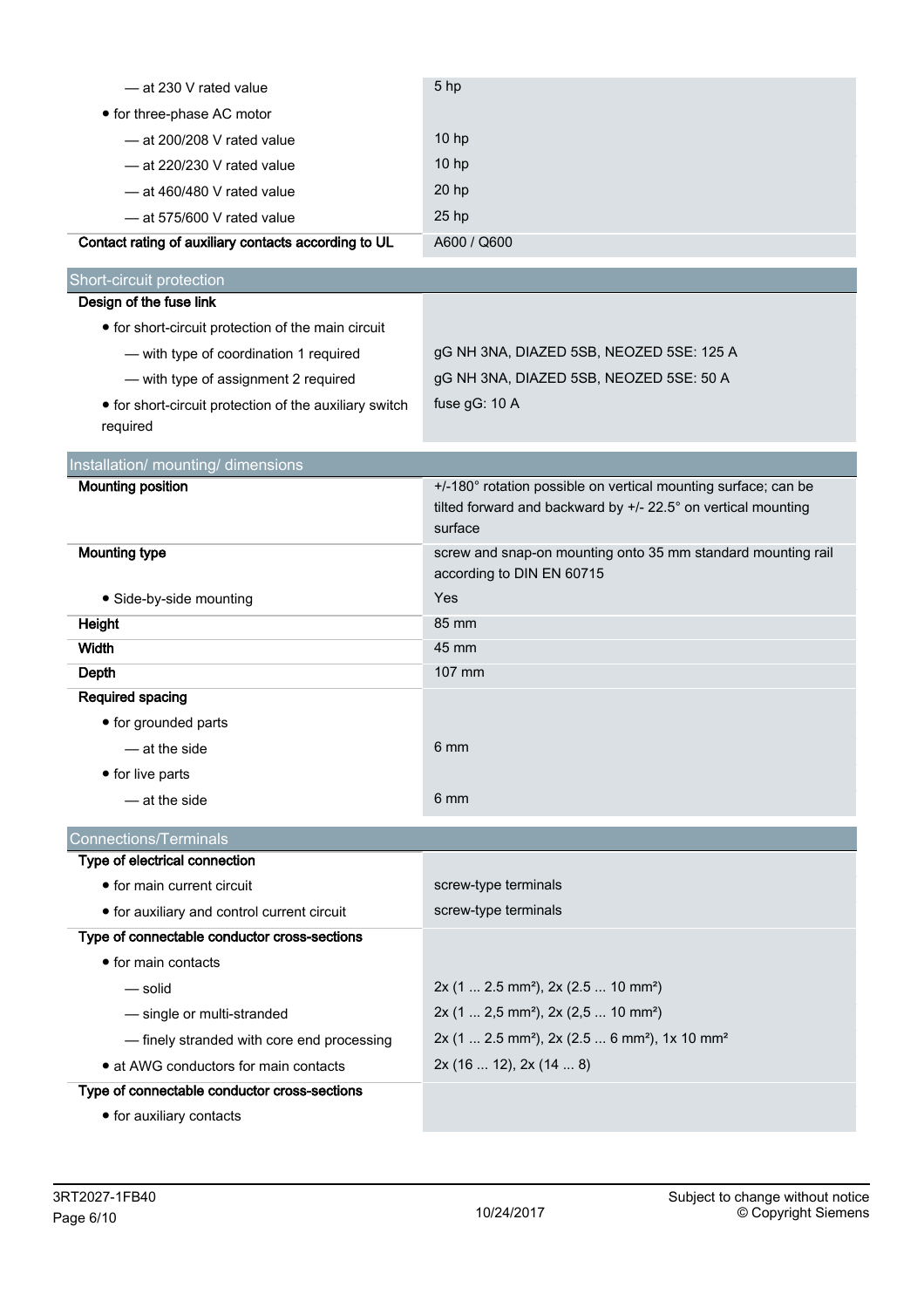| $2x (0,5  1,5 mm^2)$ , $2x (0,75  2,5 mm^2)$             |
|----------------------------------------------------------|
| $2x(0.5 1.5 \text{ mm}^2)$ , $2x(0.75 2.5 \text{ mm}^2)$ |
| 2x(2016), 2x(1814)                                       |
|                                                          |

| Safety related data                                      |             |
|----------------------------------------------------------|-------------|
| B <sub>10</sub> value                                    |             |
| • with high demand rate acc. to SN 31920                 | 1 000 000   |
| Proportion of dangerous failures                         |             |
| • with low demand rate acc. to SN 31920                  | 40 %        |
| • with high demand rate acc. to SN 31920                 | 73 %        |
| Failure rate [FIT]                                       |             |
| • with low demand rate acc. to SN 31920                  | 100 FIT     |
| <b>Product function</b>                                  |             |
| $\bullet$ Mirror contact acc. to IEC 60947-4-1           | <b>Yes</b>  |
| T1 value for proof test interval or service life acc. to | 20y         |
| <b>IEC 61508</b>                                         |             |
| Protection against electrical shock                      | finger-safe |

Certificates/approvals

|            | <b>General Product Approval</b> |           | <b>EMC</b> | <b>Functional</b><br>Safety/Safety<br>of Machinery |
|------------|---------------------------------|-----------|------------|----------------------------------------------------|
| <b>CSA</b> | UL                              | <b>KC</b> | C-Tick     | <b>Type Examination</b>                            |

| Declaration of<br>Conformity | Test<br><b>Certificates</b>                            | Marine / Shipping |                          |    |            |
|------------------------------|--------------------------------------------------------|-------------------|--------------------------|----|------------|
|                              | <b>Type Test</b><br><b>Certificates/Test</b><br>Report |                   |                          |    |            |
| EG-Konf.                     |                                                        | <b>ABS</b>        | <b>BUREAU</b><br>VERITAS | GL | <b>LRS</b> |



Further information

Information- and Downloadcenter (Catalogs, Brochures,…) <http://www.siemens.com/industrial-controls/catalogs>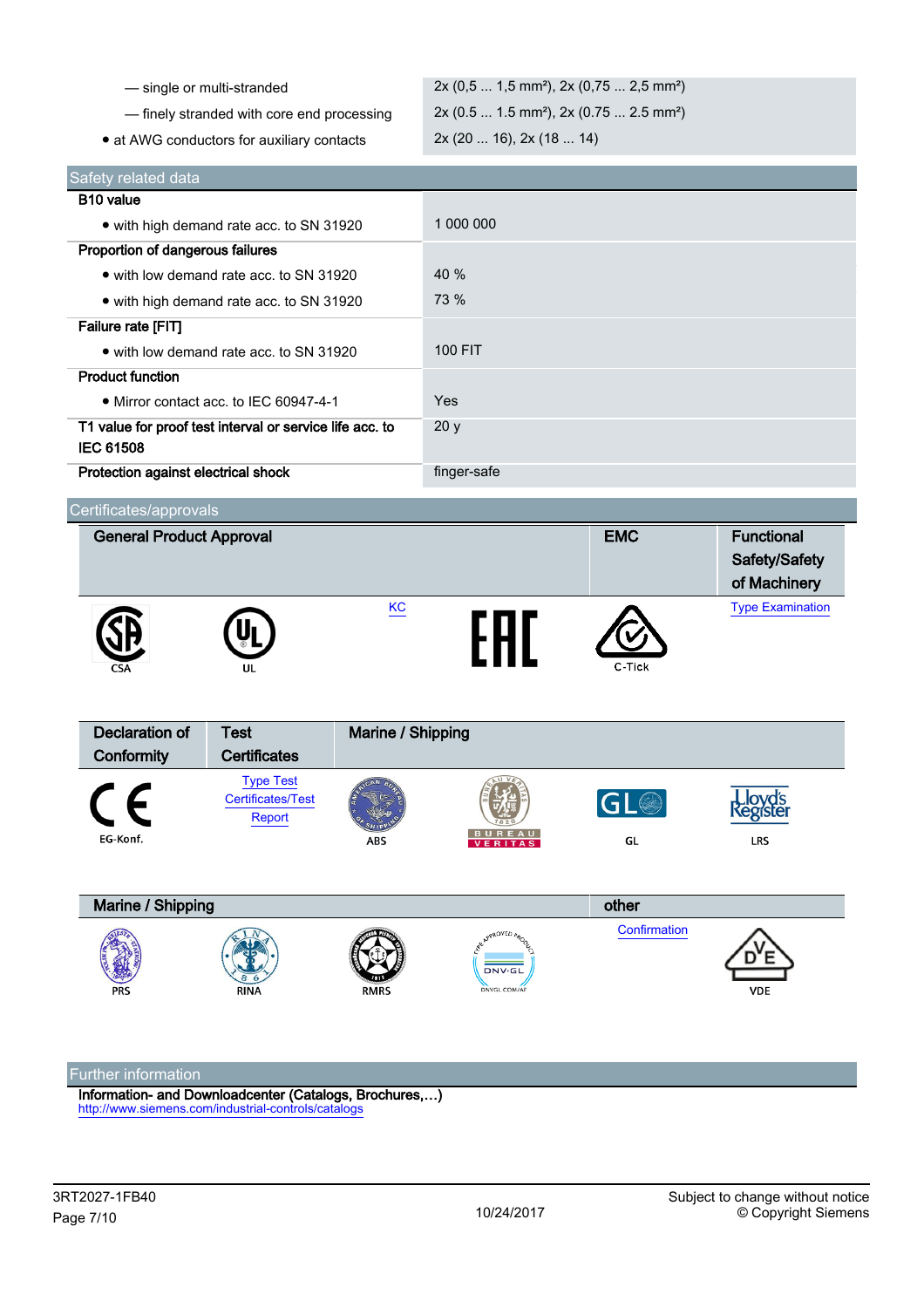## Industry Mall (Online ordering system)

<https://mall.industry.siemens.com/mall/en/en/Catalog/product?mlfb=3RT2027-1FB40>

### Cax online generator

<http://support.automation.siemens.com/WW/CAXorder/default.aspx?lang=en&mlfb=3RT2027-1FB40>

Service&Support (Manuals, Certificates, Characteristics, FAQs,...) <https://support.industry.siemens.com/cs/ww/en/ps/3RT2027-1FB40>

Image database (product images, 2D dimension drawings, 3D models, device circuit diagrams, EPLAN macros, ...) [http://www.automation.siemens.com/bilddb/cax\\_de.aspx?mlfb=3RT2027-1FB40&lang=en](http://www.automation.siemens.com/bilddb/cax_de.aspx?mlfb=3RT2027-1FB40&lang=en)





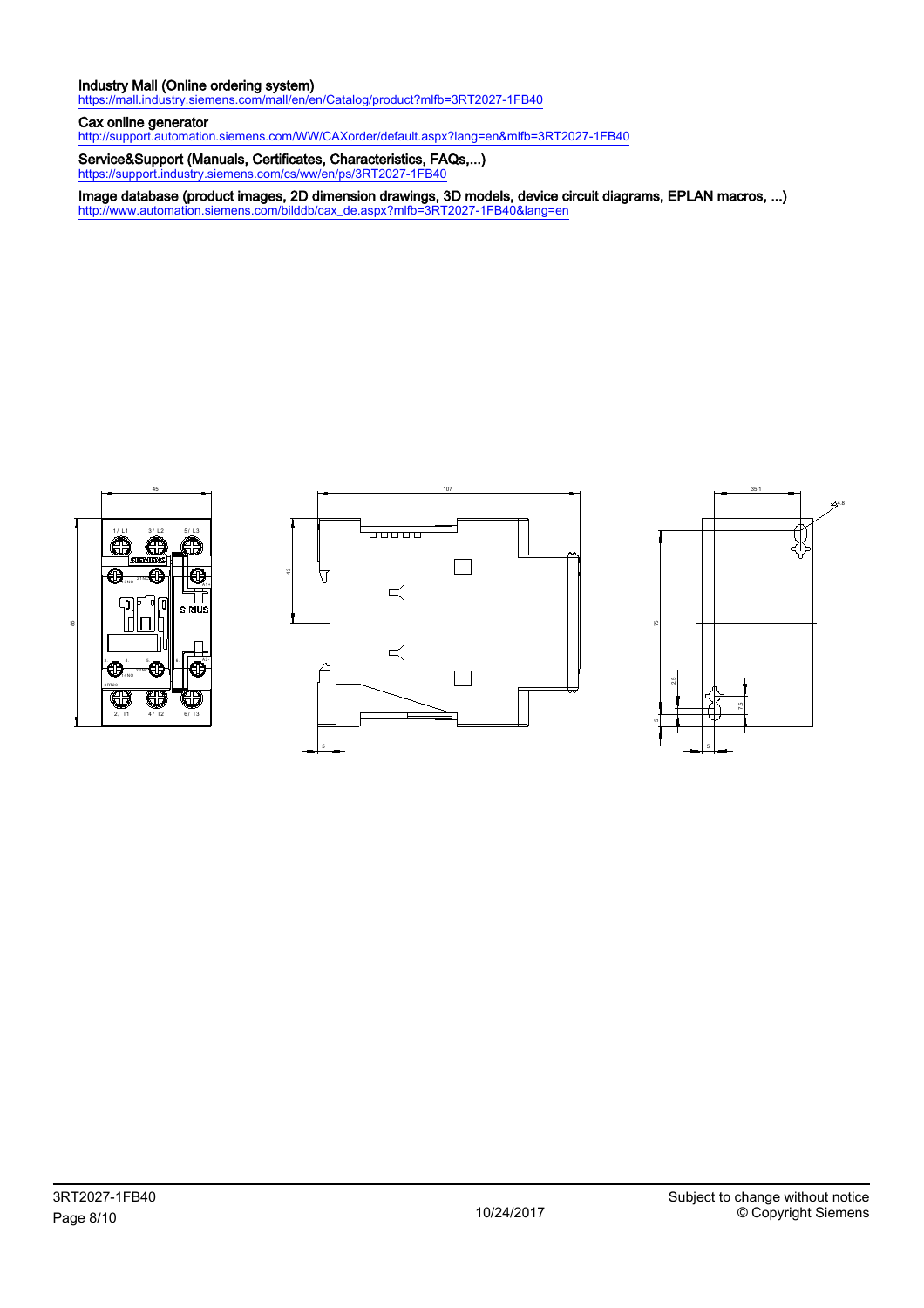